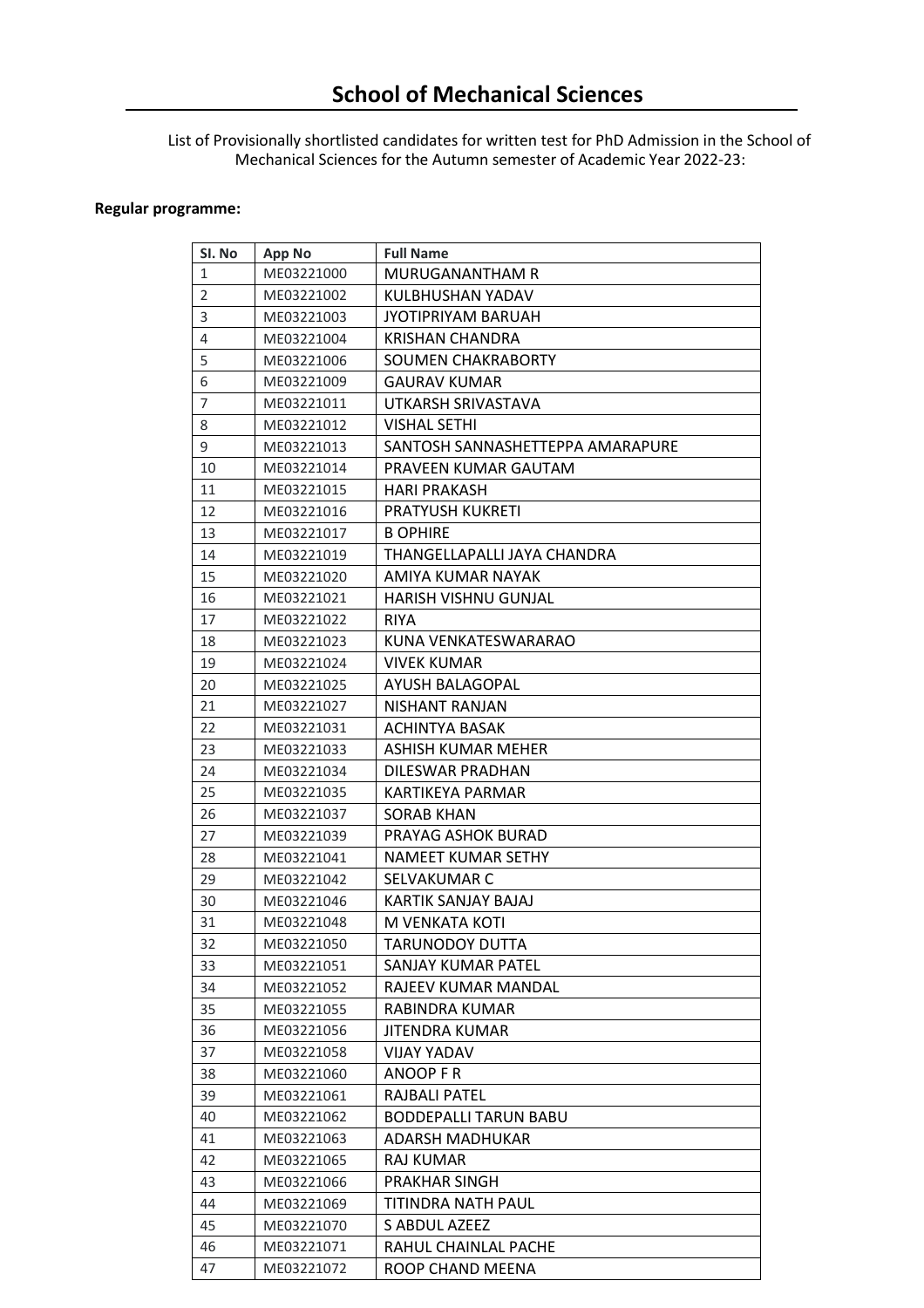| 48        | ME03221074               | <b>DINESH B</b>                          |
|-----------|--------------------------|------------------------------------------|
| 49        | ME03221077               | <b>DEEPA SIINGH</b>                      |
| 50        | ME03221079               | <b>VARUN HEGDE</b>                       |
| 51        | ME03221080               | <b>SHAIK MUTEEB IRFAN</b>                |
| 52        | ME03221082               | RAVULA ASHOK                             |
| 53        | ME03221083               | ABDUL KALAM                              |
| 54        | ME03221085               | ASHUTOSH KUMAR THAKUR                    |
| 55        | ME03221086               | ARVIND KUMAR SAROJ                       |
| 56        | ME03221088               | CHINNAHAJISAGARI MOHAMMAD AKRAM          |
| 57        | ME03221093               | POOJA SHARMA                             |
| 58        | ME03221094               | <b>JAIDEEP SHUKLA</b>                    |
| 59        | ME03221095               | PRAPHAUKAR RAJA K A R                    |
| 60        | ME03221097               | VIVEK MANOJ CHOURASIA                    |
| 61        | ME03221098               | ROHIT NAMDEV                             |
| 62        | ME03221099               | <b>SUDIPTA SWAIN</b>                     |
| 63        | ME03221100               | <b>RICHA BISHT</b>                       |
| 64        | ME03221104               | <b>SURAJ NARAYAN DHAR</b>                |
| 65        | ME03221106               | <b>ANIRUDH SINGH</b>                     |
| 66        | ME03221107               | KARTHIK VINAYAGA K                       |
| 67        | ME03221108               | ROBIN BOSE                               |
| 68        | ME03221110               | SAMUJJWAL SARMA                          |
| 69        | ME03221111               | <b>ANUPAM ANAND</b>                      |
| 70        | ME03221112               | ABHISHEK RAJ                             |
| 71        | ME03221115               | <b>ASHUTOSH MITTAL</b>                   |
| 72        | ME03221118               | KANHAIYA PRASAD                          |
| 73        | ME03221119               | VAIBHAV RAJENDRA WAKODE                  |
| 74        | ME03221120               | PRIYAM SRIVASTAVA                        |
| 75        | ME03221123               | <b>VIKASH KUMAR</b>                      |
| 76        | ME03221124               | PRAKASH KUMAR                            |
| 77        | ME03221127               | CHETAN ASHOK CHALURKAR                   |
| 78        | ME03221129               | ANIL KUMAR                               |
| 79        | ME03221132               | <b>NISHANT PATEL</b>                     |
| 80        | ME03221133               | RAHUL CHAINLAL PACHE                     |
| 81        | ME03221134               | DEBANANDA BEHERA                         |
| 82        | ME03221141               | PRANESH KUMAR SINGH                      |
| 83        | ME03221143               | YOGESH KUMAR                             |
| 84        | ME03221146               | <b>CHANDRANGITH K P</b>                  |
| 85        | ME03221147               | ALAKH NIRANJAN KUMAR                     |
| 86        | ME03221148               | <b>RAHUL KUMAR</b>                       |
| 87        | ME03221150               | <b>AVIJIT MAJEE</b>                      |
| 88        | ME03221151               | PAWAN KADWE                              |
| 89        | ME03221153               | LALITA PRASAD NAYAK                      |
| 90        | ME03221155               | DHRUV MAGGU                              |
| 91        | ME03221156               | ABHIPSA KAR                              |
| 92        | ME03221157               | JAGANNATH VERMA                          |
| 93        |                          | ADITYA NIGAM                             |
| 94        | ME03221158<br>ME03221159 | ADITYA SINGH                             |
| 95        | ME03221162               | VIMAL SV                                 |
|           |                          |                                          |
| 96        | ME03221163               | HARSHAD RAMCHANDRA PINGULKAR<br>AWADHESH |
| 97        | ME03221164               |                                          |
| 98        | ME03221165               | ROHIT PALAMOOTTIL                        |
| 99<br>100 | ME03221166<br>ME03221167 | PUSHKAR MISHRA<br>MALLAVARAPU AMMAJI     |
|           |                          | SOHAIL AKHTAR                            |
| 101       | ME03221168               |                                          |
| 102       | ME03221170               | LAI CHENG CHETIA                         |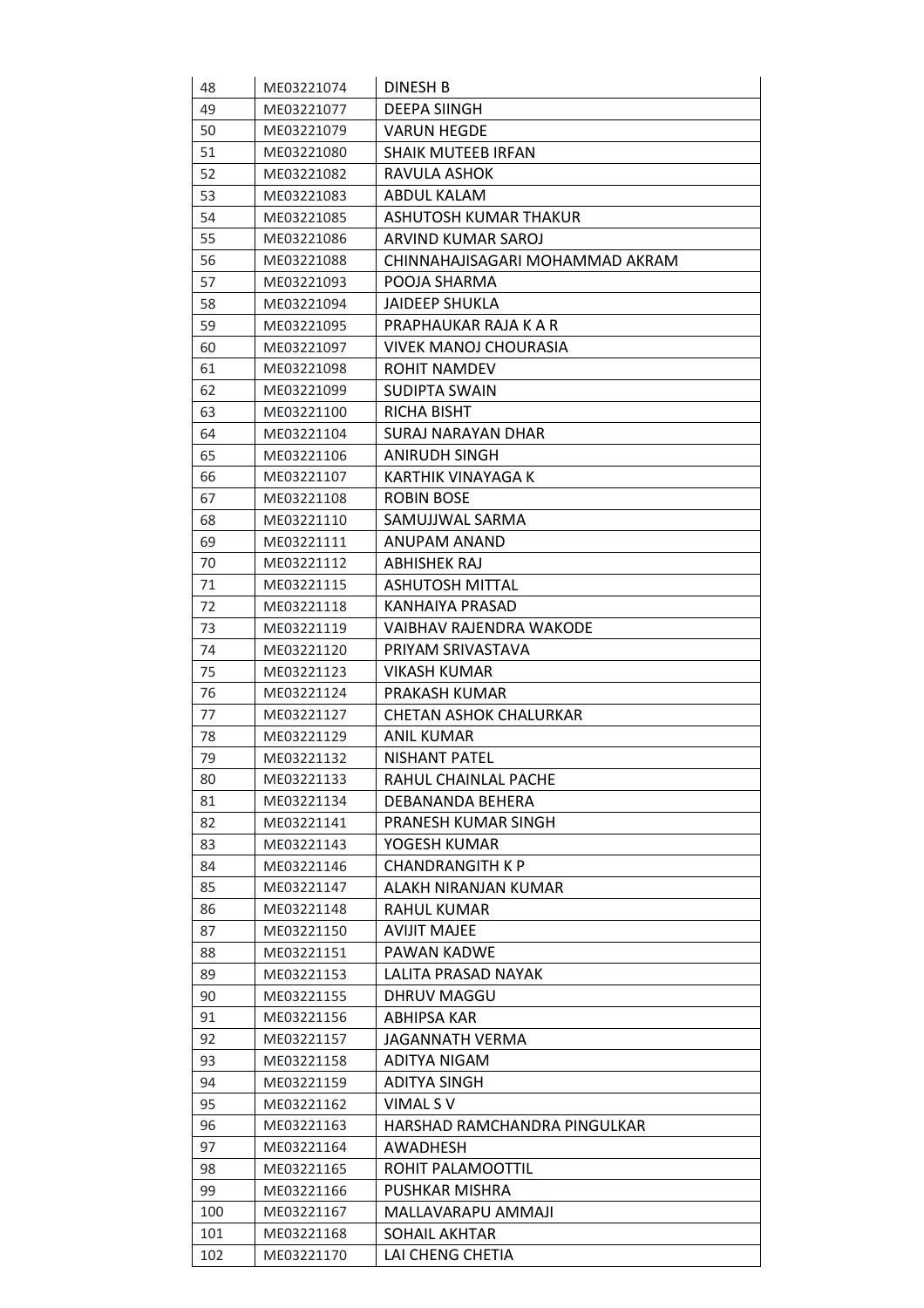| 103 | ME03221171 | <b>BODANKI VINEETH NAIDU</b> |
|-----|------------|------------------------------|
| 104 | ME03221173 | VISHNU TEJA CHANDAVARAM      |
| 105 | ME03221174 | <b>GUNASEKAR N</b>           |
| 106 | ME03221175 | DILKUSH BAIRWA               |
| 107 | ME03221176 | SHUBHAM KUMAR MISHRA         |
| 108 | ME03221177 | ASHISH KUMAR                 |
| 109 | ME03221178 | <b>MOHIT KUMAR SINGH</b>     |
| 110 | ME03221179 | SIVARAMAN S                  |
| 111 | ME03221181 | VINOD CHANDRAKANT BODHALE    |
| 112 | ME03221182 | VIJITH S                     |
| 113 | ME03221183 | ASHUTOSH KUMAR               |
| 114 | ME03221184 | ROHIT RAJ                    |
| 115 | ME03221187 | <b>HARSH GUPTA</b>           |
| 116 | ME03221188 | MALLAYYA                     |
| 117 | ME03221189 | SAURABH SHARMA               |
| 118 | ME03221190 | ROHIT KHICHER                |
| 119 | ME03221191 | ARINDAM SAHA                 |
| 120 | ME03221192 | VIKRANT SHARMA               |
| 121 | ME03221194 | SHRAVYA GUNDAVARAPU          |
| 122 | ME03221195 | SANJAY SINGH BHADORIA        |
| 123 | ME03221196 | <b>SUSHRUT RICHA</b>         |
| 124 | ME03221198 | KARTIKAY SINGH PAWAR         |
| 125 | ME03221199 | <b>GYANESH SHARAN</b>        |
| 126 | ME03221200 | SAWAN KUMAR                  |
| 127 | ME03221201 | <b>MD YUSUF</b>              |
| 128 | ME03221202 | <b>MURALIDHARAN K</b>        |
| 129 | ME03221204 | ROHIT KHICHER                |
| 130 | ME03221205 | PRASHANT KUMAR VERMA         |
| 131 | ME03221206 | CHIMME PRAVEEN KUMAR         |
| 132 | ME03221207 | ABHISHEK KUMAR SINHA         |
| 133 | ME03221209 | BISHAL BIDYUT BURAGOHAIN     |
| 134 | ME03221211 | GHASTE AKASH ANIL            |
| 135 | ME03221212 | <b>MD ASDULLAH</b>           |
| 136 | ME03221214 | <b>ARVIND YADAV</b>          |
| 137 | ME03221215 | <b>ADITYA GUPTA</b>          |
| 138 | ME03221216 | <b>REHAN KHAN</b>            |
| 139 | ME03221217 | LOKESH SARKAR                |
| 140 | ME03221218 | RAVINDRA JOSHI               |
| 141 | ME03221221 | <b>SUBARAGULAN D</b>         |
| 142 | ME03221224 | KULDEEP KANDRA               |
| 143 | ME03221225 | DEEPAK PRASAD SAHU           |
| 144 | ME03221226 | ADITYA GUPTA                 |
| 145 | ME03221227 | ARVIND KUMAR                 |
| 146 | ME03221229 | ANIL KUMAR GAUTAM            |
| 147 | ME03221230 | PUSHPENDRA KUMAR             |
| 148 | ME03221232 | THUMBALAM MANOJ KUMAR        |
| 149 | ME03221234 | DIKSHA JAURKER               |
| 150 | ME03221236 | ADIT KUMAR KERKETTA          |
| 151 | ME03221243 | ASIM                         |
| 152 | ME03221244 | SAURAV KESHRI                |
| 153 | ME03221245 | <b>GOKUL KRISHNAN MU</b>     |
| 154 | ME03221246 | AMRUTH SAROJ A               |
| 155 | ME03221248 | UPPARI ANIL KUMAR            |
| 156 | ME03221250 | LUNU SAIKIA                  |
| 157 | ME03221253 | MALOTH CHARAN LAL            |